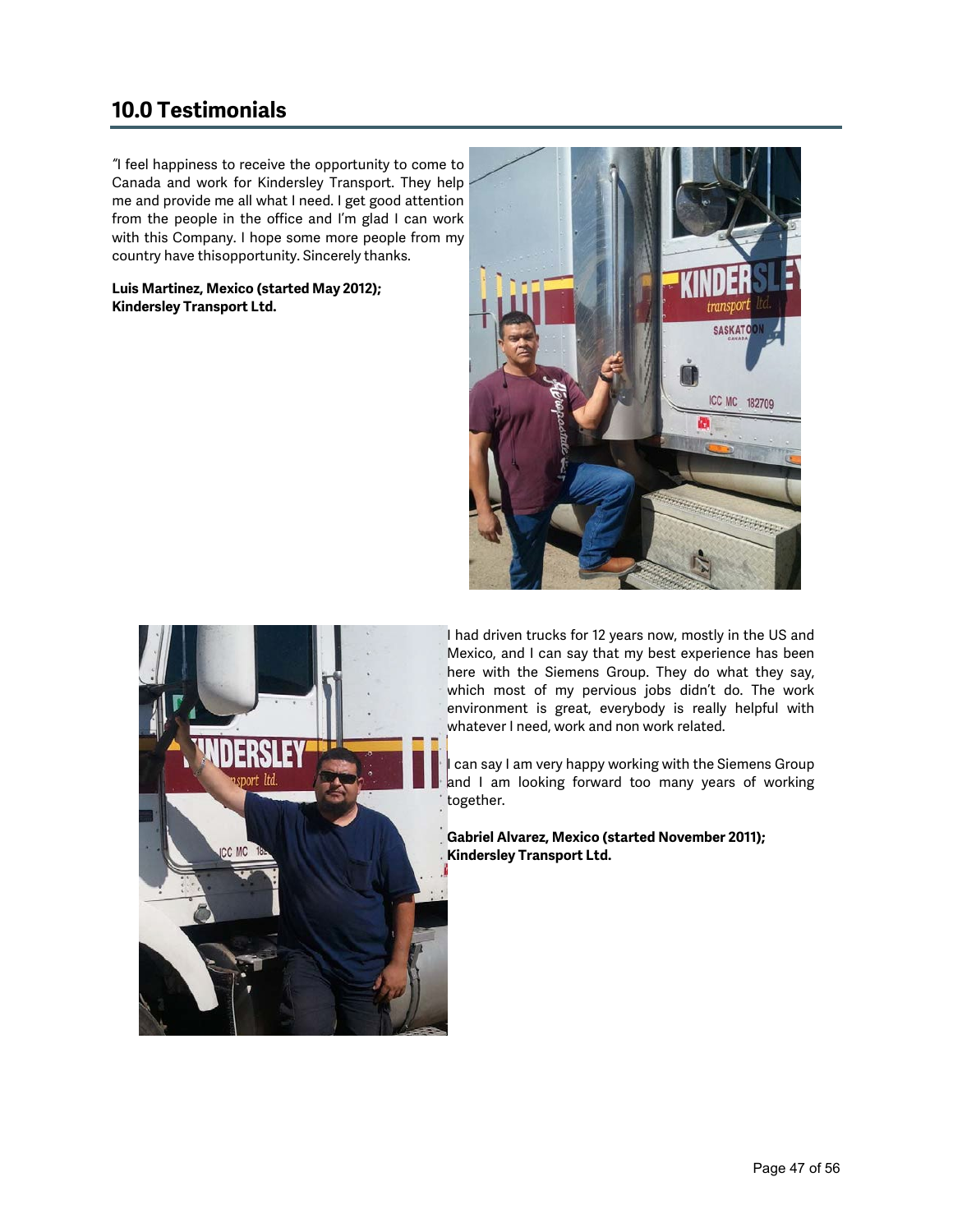I was hired from Mexico to work for Harv Wilkening Transport Ltd. as a Long Haul Driver in June 2011.

Before coming here, I was looking at my options as I heard from other Mexican drivers their good and bad experiences about working in Canada. By talking to people and doing my research, I learned that the Siemens Transportation Group offers not only a job, but a chance to change your life. I wanted to offer a better life to my family and be able to provide better education and safer environment for my kids.

So, I was pretty happy when I got hired. They walked me through the step by step processes of getting my working visa and after being in Canada for 3 months they again walked me through the same steps to bring my family over. I got to see my little ones again and that what I wanted.

The Human Resources Department will provide you with any documentation you need always with a smile on their face. You can walk in with a lot of confusion and they will get you an answer even if its not work related . They have guided me and I already have obtained my Alberta Nomination for me and my family.

Now I have been driving for them for 14 months. I'm pretty proud to drive for them not just because I was able to bring my family over, but because I'm able to support them with the steady miles that I get to drive, 10,000 to 12,000 per month, and their pay rate is above average. I will continue working for them because being one of Canada's 40 largest trucking company they are able to offer a permanent position so we can apply for residency.



I listen to the news and experts say that Canada is growing and drivers will be needed for the next 25 years. So, if you want to change your life and if you want to have a steady job for the next 25 years, work for Siemens Transportation Group. That's where you'll find me."

# **Luis Castro, Mexico (arrived June 2011); Harv Wilkening Transport Ltd.**

Since arriving in Canada on the 16<sup>th</sup> of July 2004, I have now driven many thousands of miles, seen many sights, and experienced many experiences. The initial training program set up by the Siemens Group is I believe second to none. The Siemens training program is effective, efficient and exemplary in all aspects. The equipment that I use for the truck that I drive is brilliant.

Driving on the roads over here are mainly empty until you get to the big cities but how well prepared we are as British drivers having driven on UK roads. The only word I can think of that describes driving through and around big cities such as Seattle, Dallas, Houston, Chicago, Kansas City, and many more is 'exhilarating'.

# **Martin Rigby, United Kingdom (arrived July 2004); Harv Wilkening Transport Ltd.**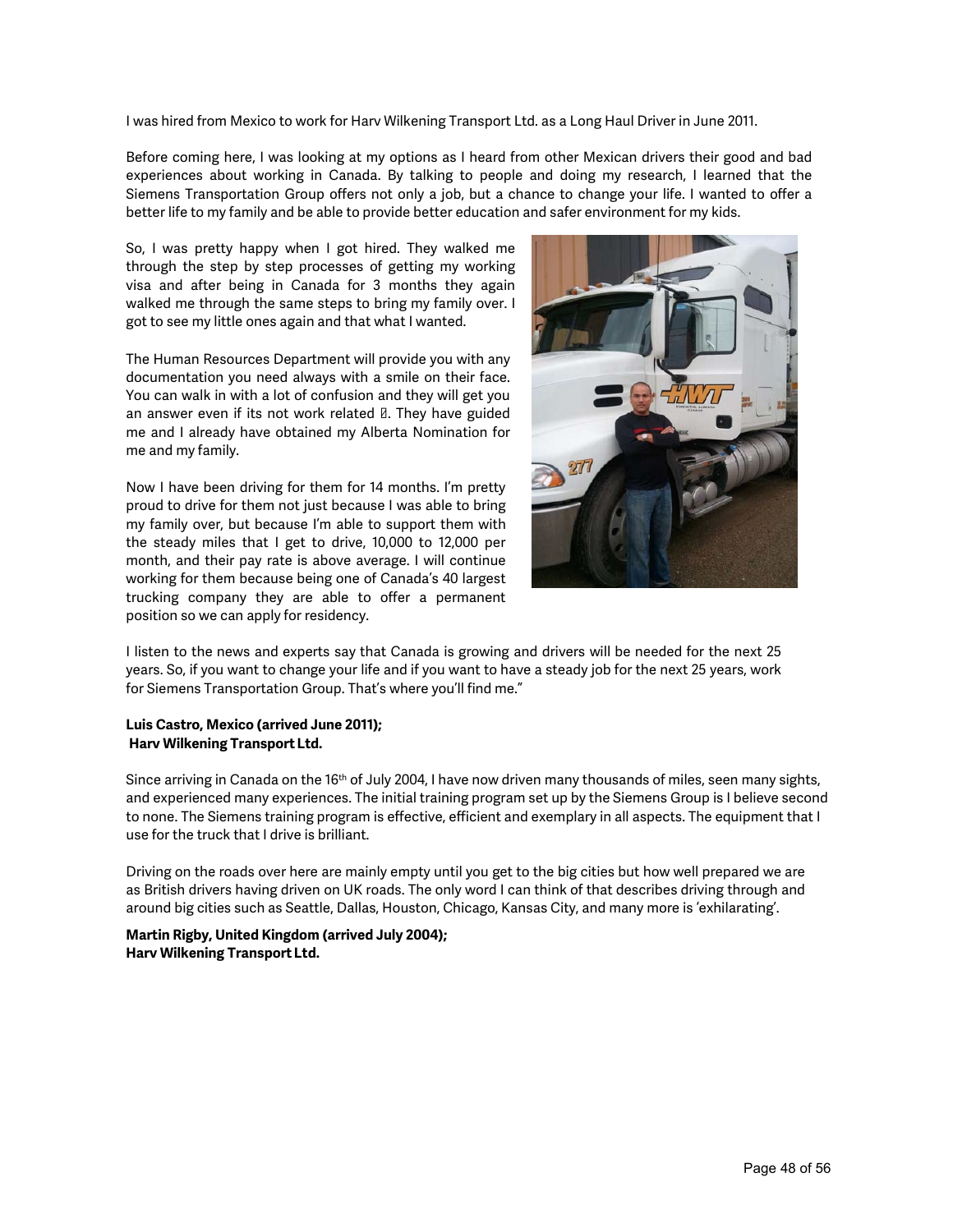I arrived here in early February and have been amazed by the welcome I have received by the people of Saskatoon and by the Company. The Company is the most professional transport Company I have ever dealt with, from their help with resettlement to their everyday dealings with us: its nice to feel part of a team and not just a number. At 55 years of age it was a big decision to move to this side of the world, but it was the right decision; my only regret is that the opportunity didn't arise earlier, but won't stop me from enjoying the better and slower way of life here.

# **John Longmore, United Kingdom (arrived February 2005) Harv Wilkening Transport Ltd.**

I started my trip in Vancouver, British Columbia. I collected my loaded trailer from one of our depots and headed off towards the Coqohuilla pass (Rockie Mountains), very steep and long drive, but it has its advantages. The ride up the pass, you get the awesome views of the scenery and some of the wildlife. Once over the pass and the long ride to the bottom, I started off along Highway 5, which takes you around the next stage of the mountains. This load is exciting and finally winding. You'll find a lot of the roads here are long and straight and at times, very tedious. While travelling up the #5, I had the absolutely best drive so far. Driving along at 60mph in the distance, I saw something moving in the grass at the side of the road. When I got close enough to see what it was, I saw a wild boar! Then 100 feet over the other side, I saw young brown bear sitting on a tree stump. While I'm telling you this, picture the best park or forest, with the sun shining down and river flowing. Add in the wildlife and trust me, it's amazing. I stayed the night on the #5 and although at times I thought I was hearing things; it was still exciting (pitch black). The next day, I set off again and to say it was unbelievable might come close. Driving at 60mph again I managed to see two huge black bears, elk, deer, a pack of wolves, and a moose. Again, I think, 'No, this is the best trip I've had yet'. Please tell me where you could see this in Europe and say you're working. Have a safe one, guys.

# **Mark Giddens (Arrived Sept 2004) Harv Wilkening Transport Ltd.**

Having just had the Christmas period off after my training trip, I decided to start on the road on New Years Day. Larry and his staff at Edge Garage worked hard and quickly to ensure that my truck was ready for the road. So it was into the yard, strap the load and away I went. My first trip was to Hartley in Iowa. I knew from the weather channel on TV that the 16 south from Saskatoon to Winnipeg was closed off at Yorkton, due to heavy snow, so plan B was now in place. I went to Regina, however by the time I reached the Brandon area, the road was closed off there as well. That's Canadian weather for you.

The road re-opened at noon the next day and off I went again. I managed to make up the lost time and got to the delivery on time. Due to it now only being 3<sup>rd</sup> January and most companies still closed, I went about 5 hours to Davenport, Iowa for my back-load. This I picked up and then delivered to Regina. I then got a load from Regina to a small village about 100 miles away. Not wanting a load back to the Saskatoon area, the dispatch office got me a load from Winnipeg to Dallas, Texas. This went well and it was down to Houston, Texas for my back-load. This was for delivery in Edmonton, Alberta. The route brought me back via Saskatoon, so I took advantage and went home for the night. When I went into the yard the next morning to carry on my journey, my truck needed to go into the garage for a couple of minor jobs, so another driver took my load onto Edmonton. This now gave me a few days off.

I got a call from Darwin, my truck was fully mobile and ready to go again. My load was picking up in Saskatoon and then delivering to Palmdale, California (near Los Angeles). I went via Las Vegas, what a place that is. The delivery went well and then I went about 30 minutes for my back load, which was for High River, Alberta (just south of Calgary). Going great guns now and the job really couldn't get any better. I made contact with Darwin in Dispatch and asked him to spin me and send me south again. This wasn't any problem and then I went to Lethbridge, Alberta for another load. This time I went to a small village south of San Francisco, California. Once again there was no problems with the delivery and it was back over the mountain, just over the state line into Nevada, (near Reno) for my back load. Couldn't have asked for a better load. It was a delivery on 50<sup>th</sup> street, Saskatoon. Nice. Had a couple days off at home and then loaded around the corner from the yard for Waterloo, Iowa.

Another good run south and I picked up my back load about 5 miles away. This was two deliveries, the first in Edmonton and the second in Calgary, Alberta (via Saskatoon). So it was home for the night again on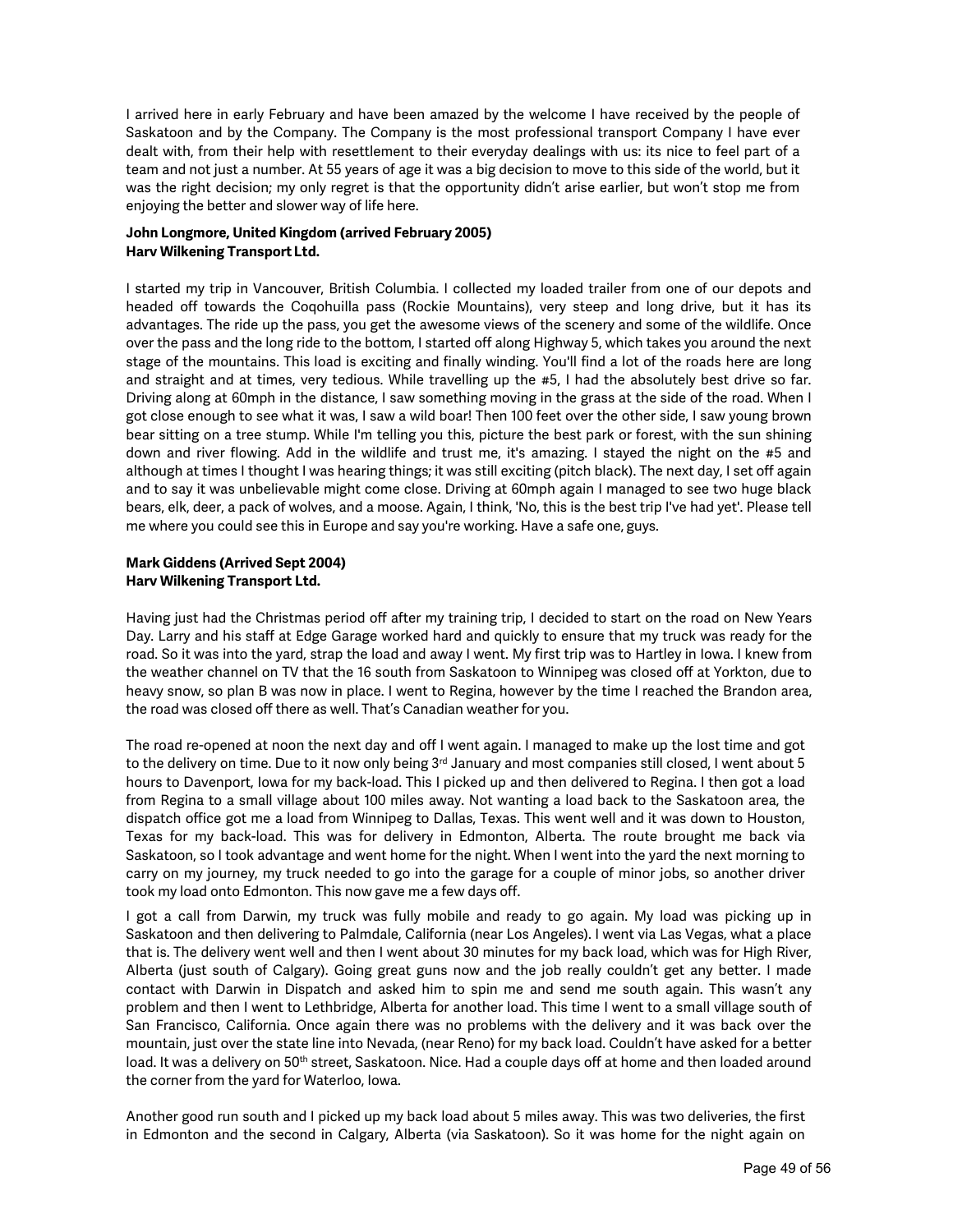route. Got both deliveries off and then got my next load south about 30 minutes from Calgary. This was for a delivery in Three Forks, Montana. Yes, again no problems and all went well with that one. I then went 16 miles down the road for my back load, which was for Saskatoon.

I arrived back in Saskatoon on Saturday, 12<sup>th</sup> February and with the load now parked up in the Edge Yard, I will go in on Monday morning to deliver it.

CUSTOMS/BROKER. This couldn't be easier. It's just a matter of faxing the paperwork to the Broker at the border and they do the rest.

DISPATCH (PLANNERS). Once you get your load details, which includes everything you need, i.e.; Fax/Tel numbers etc., you do the rest. What a massive difference to the planning schedule back in the UK/Euro. You phone the Shipper to collect and then the Consignee to organize your delivery, date and time. Life just couldn't be made simpler.

LOADING/DELIVERING. Every Load and Delivery I have done in the past 6 weeks have been a pleasure and I can honestly say the UK/Euro need to take a leaf from the Canadian/USA book for HAULAGE. The Shipper and Consignee are always pleased to see you and I have never been delayed in collecting or delivering.

ROADS/TRUCKING. Yes, the roads are straight and long, but what a bonus!!! We get paid by the mile. The longest traffic jam I have been in so far is around 20 minutes going through Minneapolis and that was the Tea Time Traffic. The trucks are serviced every 24,000 KM (UK: 35,000). That says it all. The other truckers on the road have a lot of respect for each other and are very serious on safety. That certainly suits me!

CONCLUSION. From arriving and completing the Company training program to now having been on the road for the past 6 weeks, I have never looked back and only wish I had made the move a lot sooner. The people are so polite and pleasant, sometimes I wonder if this is a dream. The place (Saskatoon), is a lovely small city and the local community take great pride in it.

The Company (Siemens Transport) are the most professional trucking Company I have ever worked for and they put the drivers at the top of their priority list.

**Ian & Linda Forbes, United Kingdom (arrived December 2004); Edge Transportation Services Ltd.**

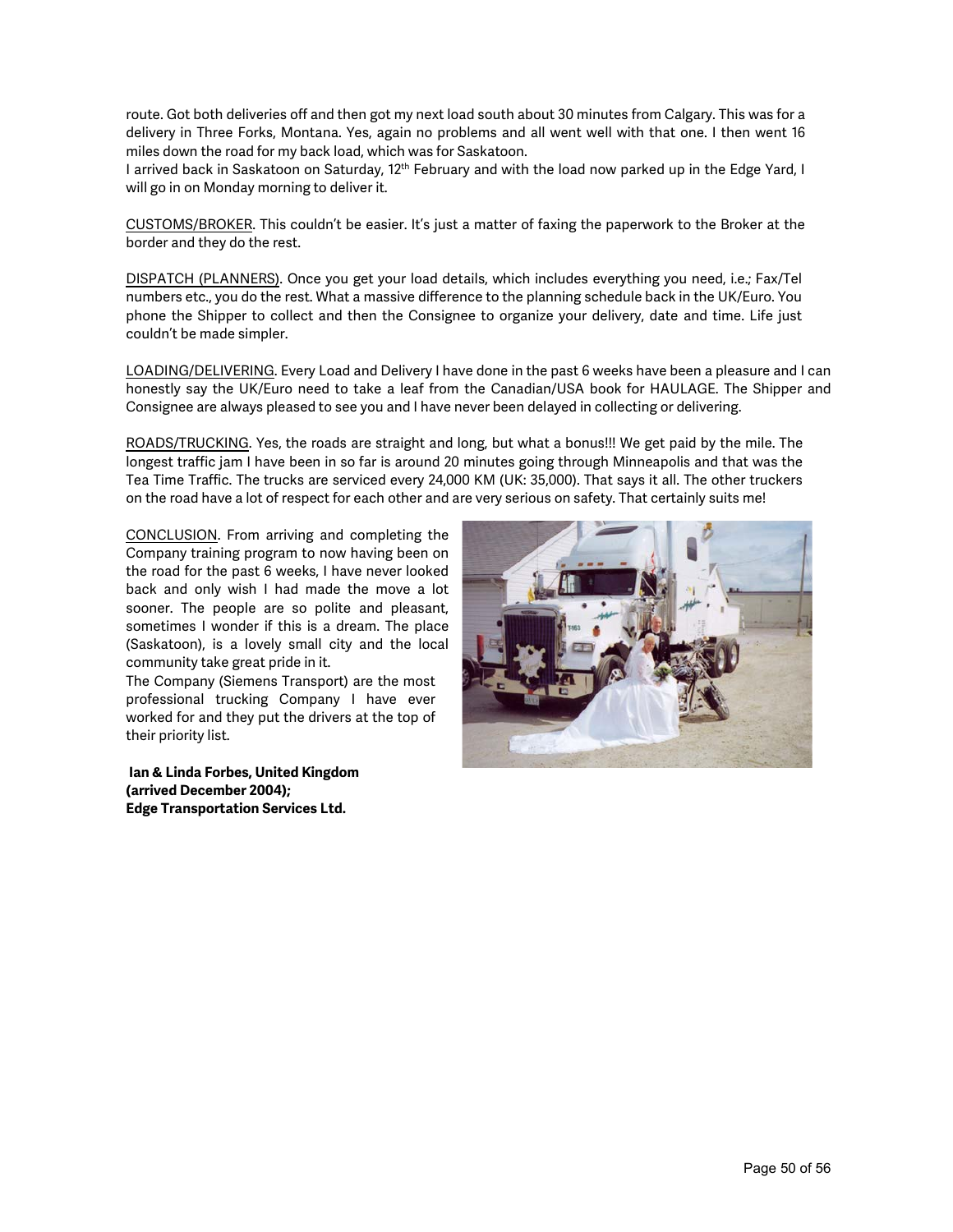My name is Billy and I moved to Saskatchewan in January of this year, My Wife Joy stayed in Scotland to finalise the selling of our House and get all the paperwork done for the shipping of our Newfoundland Dogs.

A friend of ours Bill Reid travelled to Saskatchewan on the 27<sup>th</sup> February accompanied by six of our Newfies, all arrived safe and sound, Joy finally got here on the 19<sup>th</sup> March with another of our Newfoundland's which we had imported from one of top Kennel's in Hungary.

So now we were ready to start our new life here, we set about looking for the right place for us all to live and somewhere where we could all be happy. We settled on an acreage 13 kilometres outside the Town of Craik, the sign on Highway 11 says "The Friendliest place by Dam site" well its true. The local people are friendly, warm, and very helpful.

Now for those of you who don't know me I drive a Semi for HWT. Most of driving experience was in the UK. And Europe. I really enjoy driving over here. The main differences are the wide-open roads and the ease in which to get to your destination, also the friendliness of the people - most people will go out of their way to help. The whole experience is a lot less stressful. Certainly I have been to more places than ever dreamed about and hope I get the chance to see a lot more.

Joy has started showing some of our dogs over here and has had some success. In fact, only last weekend at Red Deer we made up our first Canadian Champion. "Can Ch Skippers Go for Gusto" or Ilona as she is knowing at home.



*W*e will be applying to stay at the end of the year and hope all goes well with that. We certainly have no regrets about coming over here and HWT is a good Company to work for and we look forward to making Saskatchewan our permanent home.

# **Joy and Billy Stocks, Scotland (arrived January 2005); Harv Wilkening Transport Ltd.**

So you've moved half way around the world, what next? It doesn't take long to settle in once you find a house, which was only 5 days for us. We haven't encountered any problems as yet but there you go I've just given that the kiss of death. Once you find your feet things just seem to fall into place. Everything from furnishing the house to buying a car wasn't as traumatic as I had been expecting it to be. Obviously it was a big disappointment when I was able to make home cooked meals again and not go out for dinner but nothing lasts forever.

So you want to know the downfalls I have found so far, okay…

- *1.* Having to add TAX on to everything.
- *2.* Grocery shopping is more expensive.
- *3.* Driving automatics on the wrong side of the road.
- *4.* Can't kick the kids out at 16 years oldhere.

# Solutions

- *1.* Don't bother that's what tills are for.
- *2.* Send your man out to work longer and harder to make more money for you.
- 3. Well after the 4<sup>th</sup> pile up I caused you'd think I'd have learned.
- *4.* I'll probably have sold them by then anyway.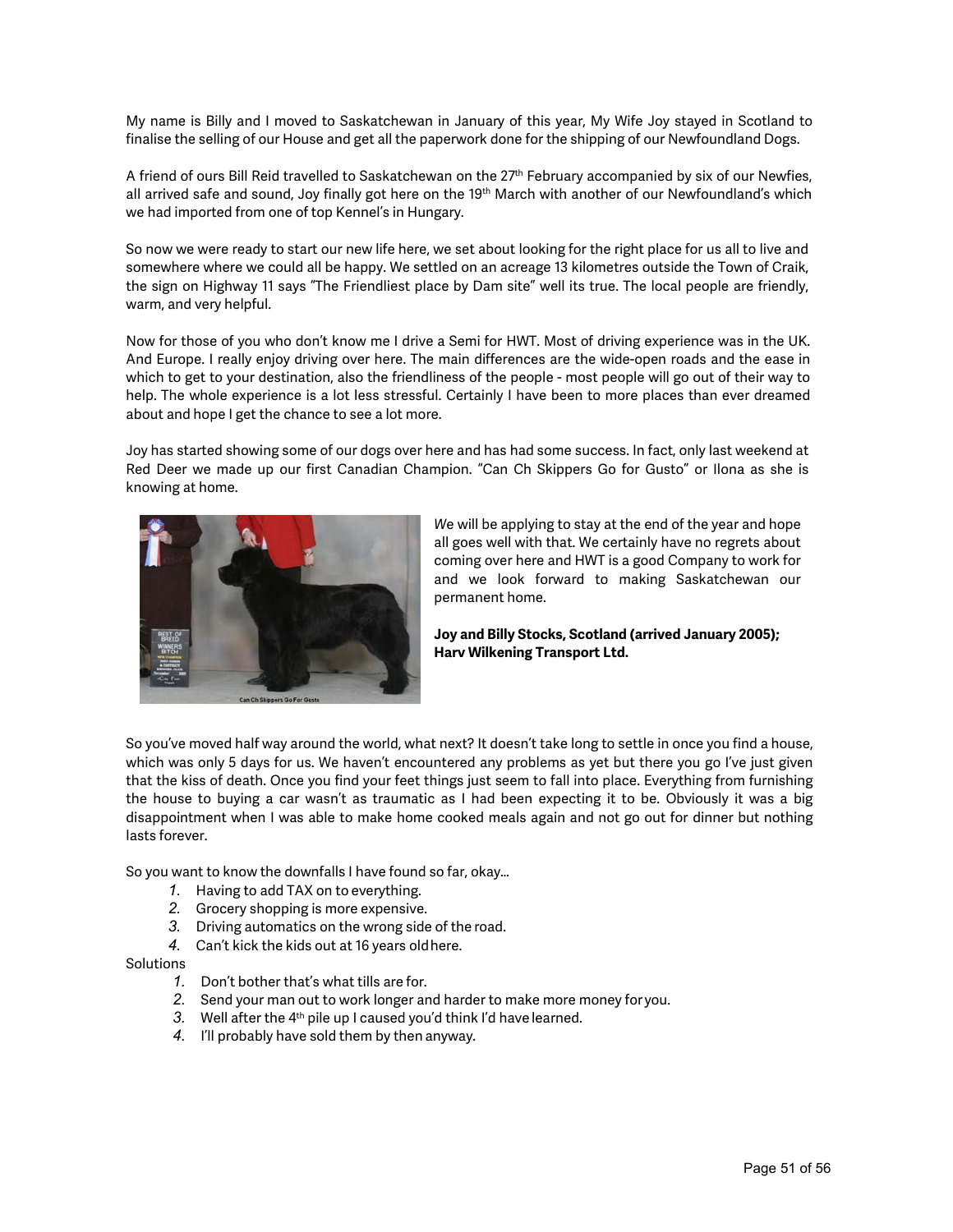What does the driver of the family think well instead of spending quality time with his loving family (you know kids screaming and demanding and playing him off mum and the nagging wife shouting at him for being in the way) he has to go to work traveling all over Canada and the States seeing them in all their glory in peace and quiet, getting silence to watch his TV at nights he is devastated.

We came here hit the ground running and haven't looked back. I am enjoying helping out with the kids' school and that keeps me busy and out of trouble. Coming here we knew we would have to expect change and adapt to a new way of living it is one of the best choices we have madeand also one which we both agreed on first time round.

It now feels like we have been here for years instead of months but that's got a lot to do with our great neighbors and other people who have made us feel welcome and at home.

We keep in touch with family and friends through the internet. I think we talk more now, don't know if that's a good thing or not yet. But to be honest we are loving it here and glad we moved, right now we are looking forward to future and are enjoying the present.

## **Anonymous (Arrived Aug 2005)**

A word of thanks for such a fantastic Rider Policy program at Edge. It's given me an excellent opportunity to see so many wonderful sights across Canada and the US.

I've been to so many cities I thought I'd never get to see and I feel really lucky to have been given the chance to do so. America is so different to what you see on the telly - all built up and full of hustle and bustle. What I've seen so far, it's been mainly all countryside and wildlife. I think it's a beautiful country, the same as Canada.

My favourite so far has to be Texas, as we went right through Dallas. It was so exciting!!! I'm looking forward to the chance of going into Florida and Las Vegas - lets hope it's soon!!!

The best thing is I get to be map-reader so I may just get us lost there... Thanks Edge, it's great fun and will forever be an experience!"

## **Nigel & Hanna, United Kingdom (arrived July 11, 2005); Edge Transportation Services Ltd.**

It's now nearly a year since I got off a plan and changed my life. It has been a rollercoaster ride with ups and downs like most journeys in life, but I do not regret it.

The first five months I ran the states and every trip was an adventure. Sometimes a little nerve- racking, but I soon learned the dos and don'ts. The actual driving (I think most Brits will agree) is very easy. With the wideopen roads and very little congestion, easier than Trans European work.

Border-crossings the world over are the same. Paperwork must be right – No excuses. As long as you stick with that, you're OK. ETA's must be written on the paperwork. A good tip would be to make your ETA a few hours earlier than when you will actually arrive at the border. It will definitely have cleared by then.

I went back to England for a month and packed my house up and sold it a month later. A month after that, I came back with my girlfriend and her daughter. All was a little rushed.

Now it's May 2<sup>nd</sup> – a year to the day I stepped off the plan. I have bought a house in Saskatoon and at last I can settle down in and enjoy all that Canada has to offer.

## **Gary, United Kingdom (arrived May 2, 2005); Harv WilkeningTransport Ltd.**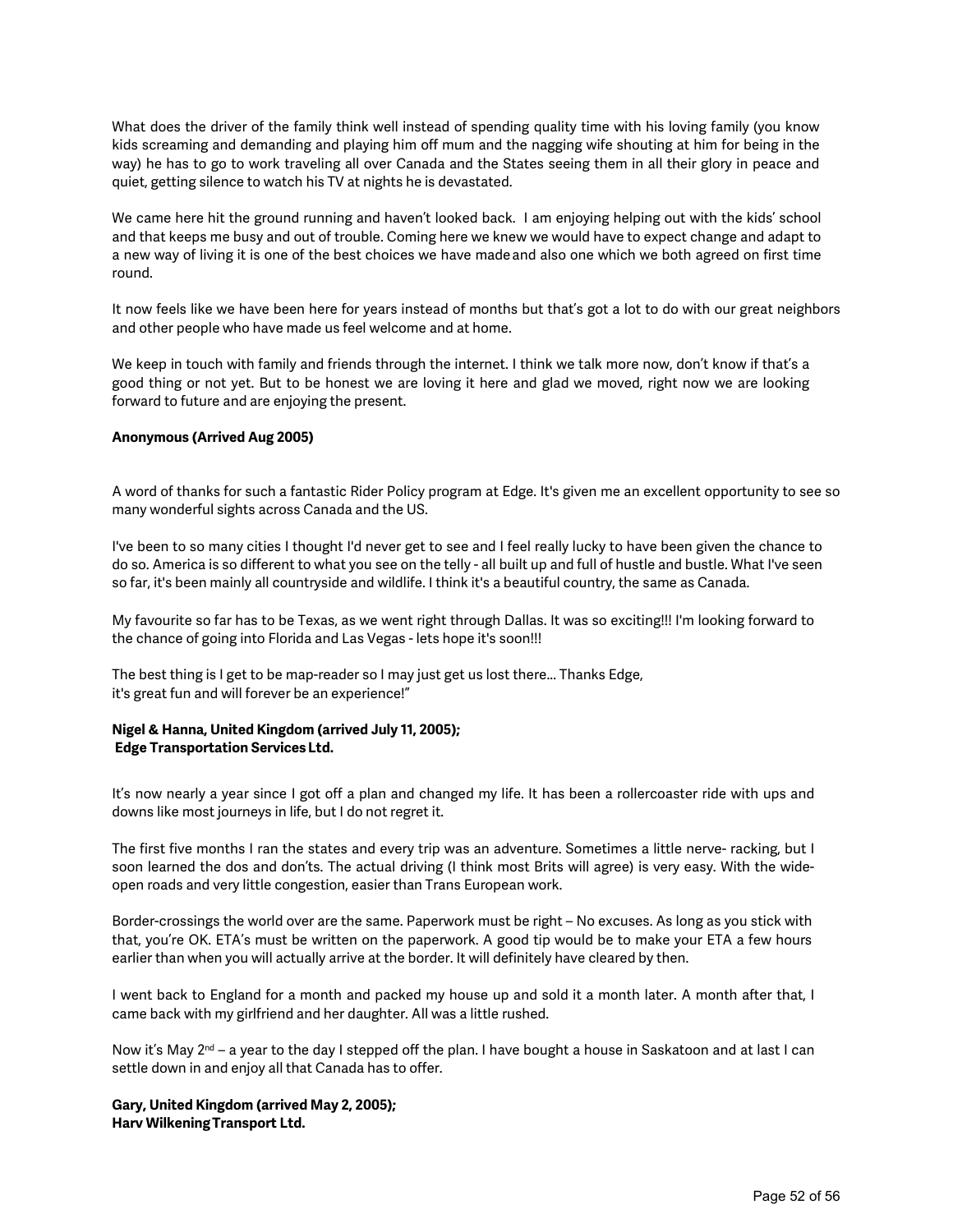I arrived in Saskatoon on the 10<sup>th</sup> of November. I spent three nights in a hotel and them moved into lodging. I'm very comfortable there; it's like a home away from home.

I started training on Monday. I wasn't sure about the gear box on the truck; it's a lot different to what I was used to but Paul Sharpe the Trainer helped me get through it and I passed my test on Saturday.

Since arriving here in Saskatoon, the people in the area are very friendly and helpful as well as the staff at Siemens and the dispatchers in Kindersley Transport.

My training trip to California and Brian Weibe went very well right from the border crossing to broker's faxes as with my first run with my truck to the US. Dennis Byl, my shadow, was very helpful; going through customs couldn't be easier. I have since visited many US cities and Canadian cities.

I was offered a position with Kindersley Transport and I must say I'm enjoying it. My dispatcher Jason Storva is very helpful with any problems that I may have. Driving on near empty roads here and in the U.S. is great. Even when there's traffic around the big cities, it's no problem coming from the UK, we are more than used to it.

I'm enjoying life in Saskatoon and in Canada and pleased that I've made the move when this opportunity came up. I only wish I could have come sooner. The Siemens Transportation Group has a good system set up."

## **Simon Richards, United Kingdom (arrived Nov 10, 2005); Kindersley TransportLtd.**

Ken Newbon says he's always concentrated on the positive, so he's not surprised that his 17 months in Saskatoon driving long-haul truck routes in North America for Kindersley Transport has gone much better than he expected.

The 47-year-old was not among the first of the U.K. drivers to come here, but he says he isn't shocked he has adapted well. He and his wife came without unrealistic expectations and they quickly learned to stop making comparisons with their old life in south England.

One of the things you have to be careful, and is one reason some people aren't successful, is that they compare," he said. "I don't think you can compare. You've got to embrace the culture."

I think it's very similar. The wages might be higher (in the U.K.) but the cost of living is higher also in England," he said. "I feel have more money now and a better life."

He and his wife initially weren't going to buy a house for some years, but they bought in Martensville six months after arriving. H says it was a great financial decision, and it put him next to the countryside he can enjoy on his four to six days off between trips.



In the past, I've been chasing the penny and chasing the pound, but I'm more interested in time now", he said.

Newbon had a company in the Bristol area of south England that taught professional truck driving, which may be one reason he won an internal competition at Kindersley, getting the top score on the Company's truck driving simulator suite.

**Kevin Newbon, United Kingdom (arrived February 2006); Kindersley Transport Ltd.**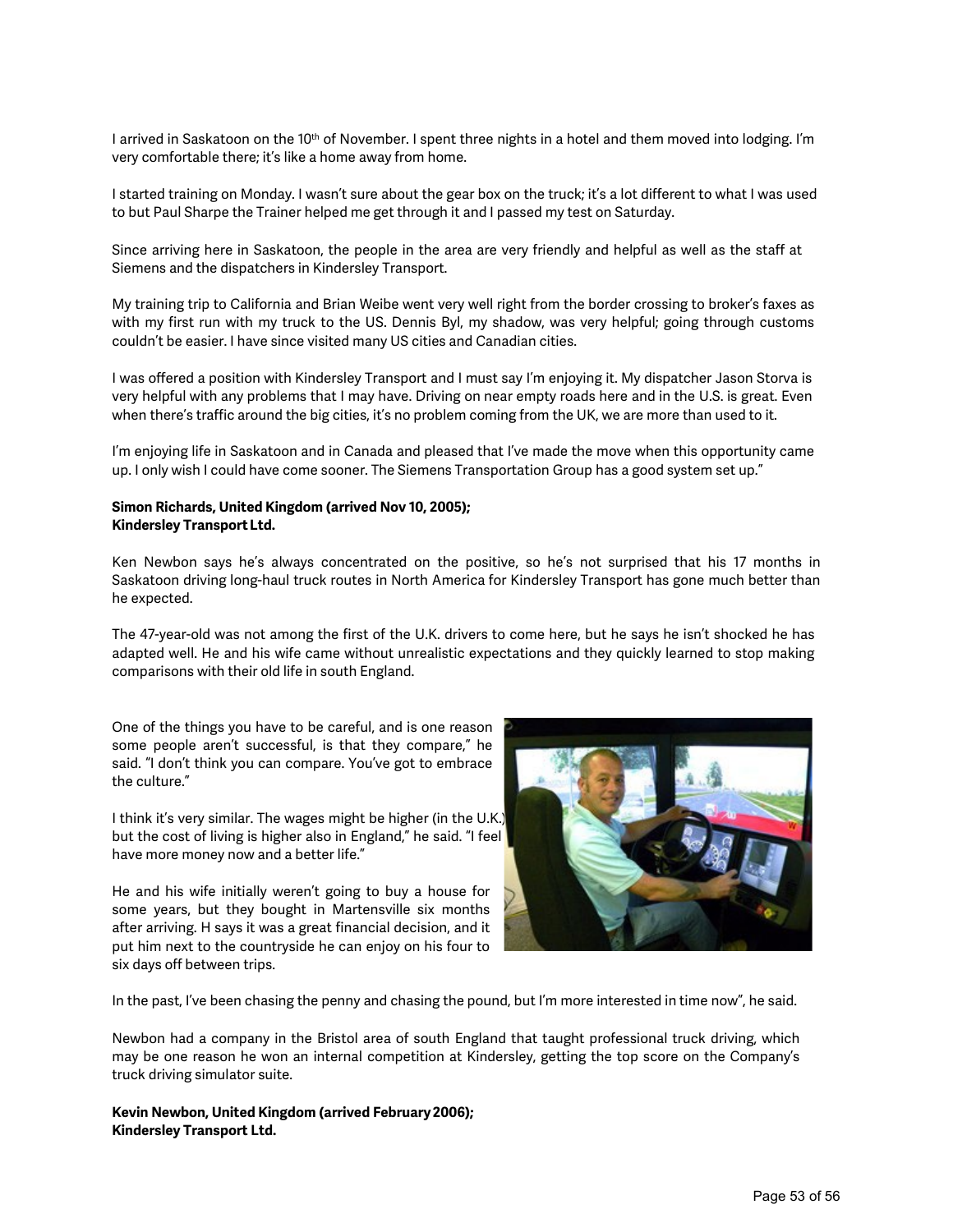I arrived in Canada on the 13<sup>th</sup> of October 2006 and have now been with Kindersley Transport Ltd. for over 1 year. My youngest son who is a driver came with me and we ran team. The first 6 months are the hardest as everything is new and you have not got a clue what you are doing and yes there are times when you do ask yourself what am I doing and have I done the right thing.

I now have my family here and would not return to the UK to live by choice. Kindersley Transport Ltd. has been great. The people in the Company are more than helpful and when I have needed time off for something I have always got it. I have also never been lied to which is a big plus for me. A special thanks to Jason Stovra (Dispatcher) for your help and guidance.

The winters are cold but not like the UK as it is a dry cold and we have snow for 5 months. The springtime is wonderful with everything coming to life again after the long hard winter. The summers are long and hot with very little rain. The autumn is something else with the colors as the trees are starting to loose there leaves. The scenery on this continent is fantastic and I have seen things only seen on films before. Life here compared to the UK is pretty chilled out and I love it. Although it did take me a while to slow to the Canadian way.

I could go on for ever but I need to keep this to one page. To all you European drivers get yourselves over here it is worth all the paperwork and you are wanted and appreciated.

# **The Herrington Family, United Kingdom (arrived October 2006)**

I moved to Canada at the end of 2014 with the hope of making a better future for my family. With the help and support of Siemens Going Global my family and I were able to obtain Canadian residency. From the start of the



program I was offered choices on different cities I could relocate to and different companies within the group to find the best fit for me. The immigration process can seem daunting but the expertise and experience of the team coupled with the knowledge of how many employees the program had already successfully helped to make the move left me no doubt that they could help us achieve our goal.

Working with the Company has given me a better Work/Life balance with more regular home time, consistent miles and good earnings. We love the

long hot summer days. We've been rafting in The Rockies, spent days by the lakes, been to the largest shopping mall in North America. My children have taken up new sports and have even tried skiing. So far we've only scratched the surface of a continent waiting for us to explore.

Siemens Transportation Going Global offered my family the chance for a new life, a new adventure and a better future.

# **Garrett Trainor, Ireland (arrived 2014); Kindersley Transport Ltd.**

I was an experienced long haul truck driver in my hometown Tecate, Baja California, Mexico when a friend told me about a job opportunity in Canada, an external agency recruited me, I had the interviews with Kindersley by video calls, all the process went good and fast, just within 2 months I was in Canada, making my Class 1 course and starting a new journey without paying money to the agency or Company.

The settlement process was easy, the Canadian people are so friendly and helped me all the time, even when I brought my family everyone helped me to start again my new place, the team at Kindersley Transport helped me all the process with the Provincial Nominee and Permanent Residency, making that easy for us, after a long process we are now Canadian permanent residents and I have been here in this beautiful country for almost 7 years. We have a great and happy life in our new home my wife, daughter and I.